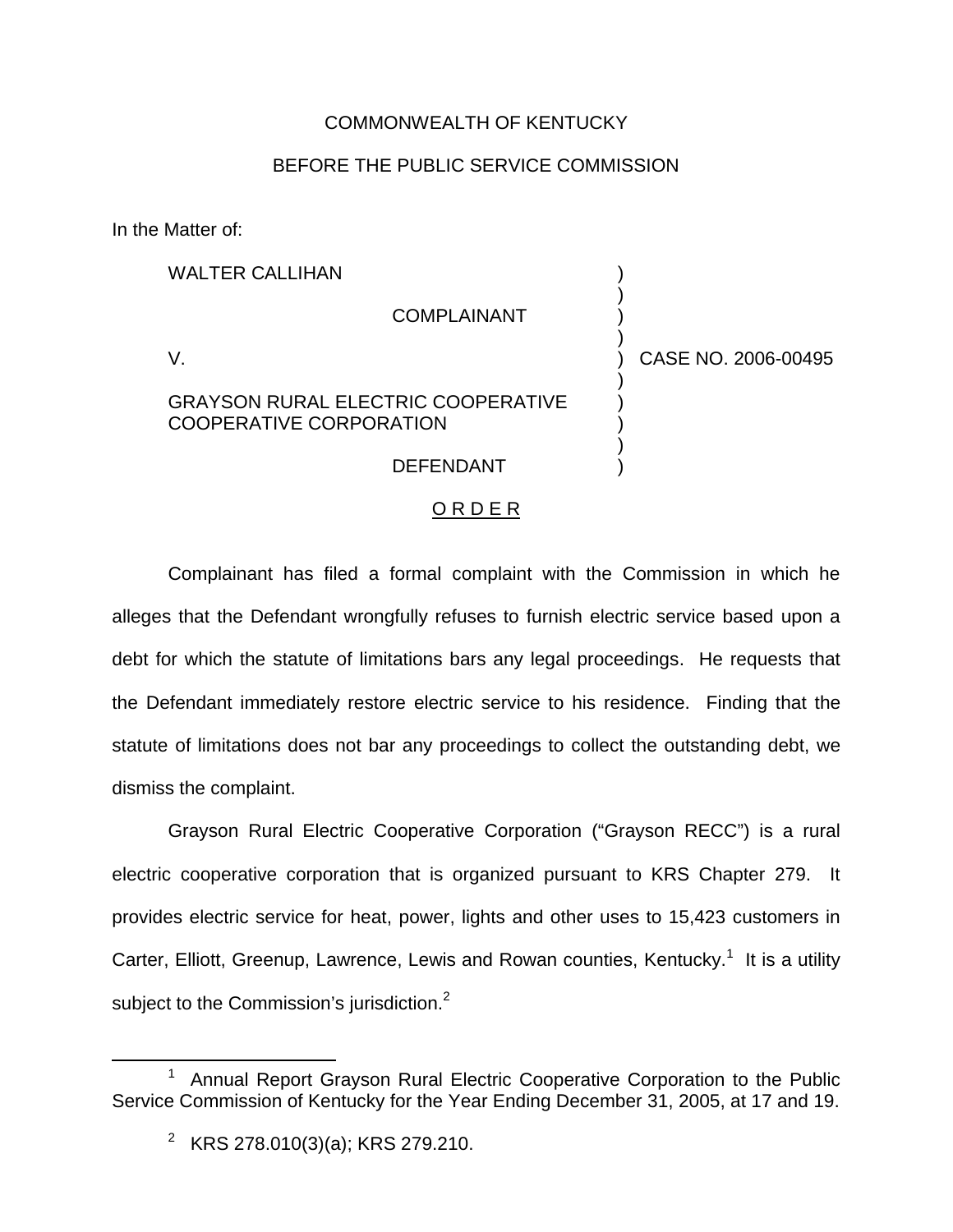Complainant is a resident of Argillite, Kentucky. Between October 21, 1991 until April 9, 2003, Grayson RECC provided electric service to Complainant's property. On April 9, 2003, it discontinued electric service to the Complainant for nonpayment of bills. It refuses to restore electric service to the Complainant until he pays the outstanding amount owed for electric service previously furnished.

The Commission has investigated the circumstances surrounding Grayson RECC's termination of Complainant's service.<sup>3</sup> We found that the Complainant was indebted to Grayson RECC in the amount of \$707.26 for electric service at the time of its discontinuance of service and that Grayson RECC's actions were consistent with Administrative Regulation 807 KAR 5:006, Section 14. We further found that Complainant is currently indebted to the electric cooperative in the amount of \$818.87 for electric service.

In his complaint, Complainant asserts that the statute of limitations precludes Grayson RECC from refusing to provide service. He contends that electricity is a sale and that the Kentucky Commercial Code governs its sale. The Kentucky Commercial Code requires that an action must be commenced within 4 years of the time an action accrues.<sup>4</sup> The Complainant further alleges that, because his debts for electric service were incurred more than 4 years ago, they are barred by the statute of limitations and may not be used as a basis for refusal of service.

In Walter Callihan v. Grayson RECC, 105 PUR4th 218 (Ky. PSC May 1, 1989), the Commission previously addressed the effect of the statute of limitations upon a

<sup>3</sup> Case No. 2005-00280, An Investigation Into Grayson Rural Electric Cooperative Corporation's Provision of Electric Service to Walter and Goldie Callahan (Ky. PSC Feb. 12, 2007).

 $4$  KRS 355.2-725(1).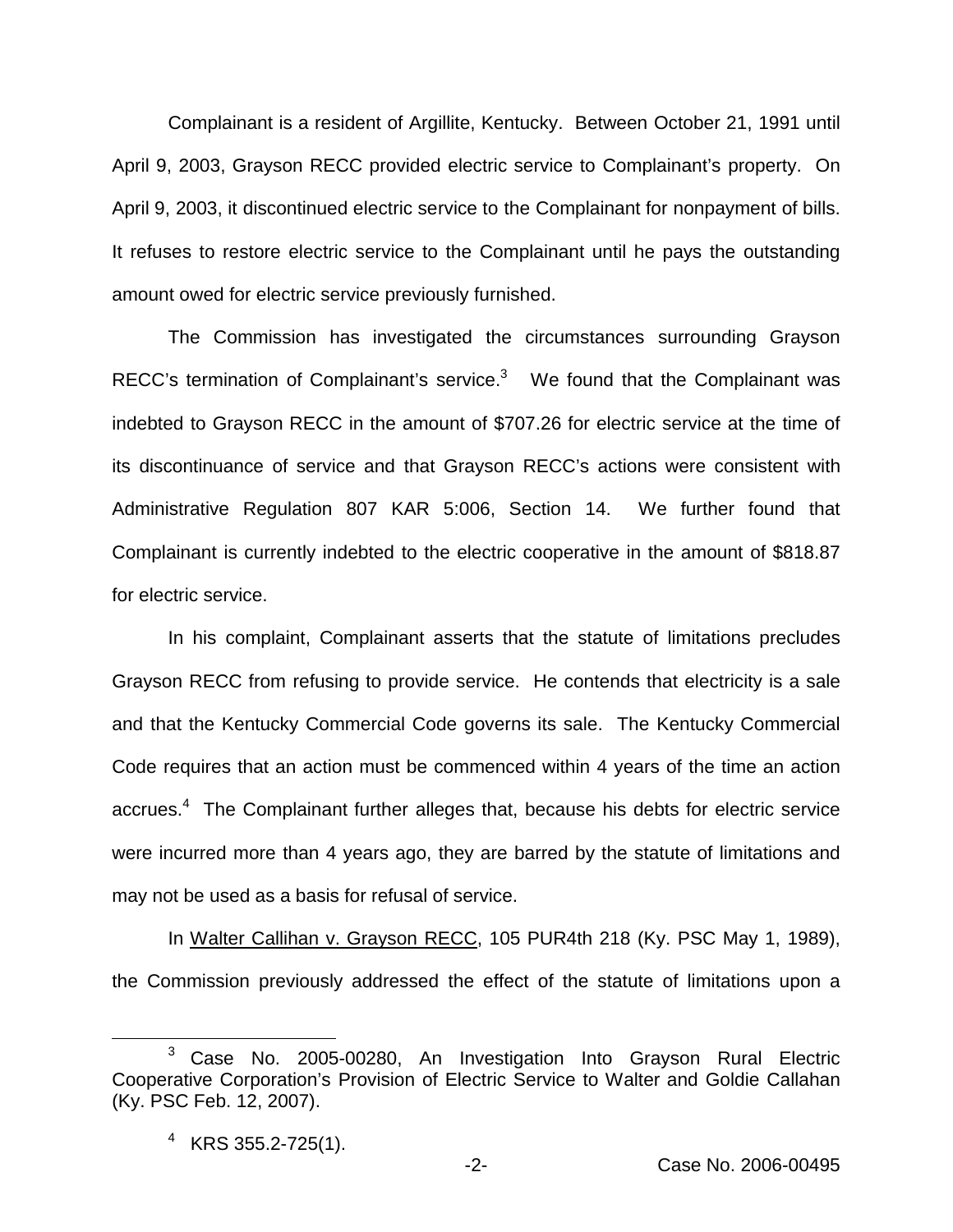utility's right to refuse service. We found that the Kentucky Commercial Code governed the sale of electricity and that the statute of limitations set forth in that Code governed sales of electricity. We further found that while a statute of limitations extinguishes a utility's right to bring legal proceedings to collect a debt, it did not extinguish the debt and therefore did not extinguish a utility's right under Administrative Regulation 807 KAR 5:006, Section  $14(1)(d)$ , to refuse service.<sup>5</sup>

While good grounds may exist to reexamine the rationale of our decision in Callihan, it is not necessary in this case. We note that at least a portion of debt that the Complainant owes to Grayson RECC was incurred for electric service furnished between January 27, 2003 and April 9, 2003. As 4 years has not elapsed since this debt was incurred, KRS 355.2-725(1) does not bar Grayson RECC from bringing an action to collect it.

Having previously found that Complainant is indebted to Grayson RECC for electric service furnished, we find no basis to Complainant's contention that Grayson RECC is improperly denying him electric service. We further find that no hearing in this proceeding is necessary in the public interest or for the protection of substantial rights.

IT IS THEREFORE ORDERED that the complaint is dismissed.

 $5$  Administrative Regulation 807 KAR 5:006, Section 14(1)(d) provides that "a utility shall not be required to furnish new service to any customer who is indebted to the utility for service furnished or other tariffed charges until that customer has paid his indebtedness."